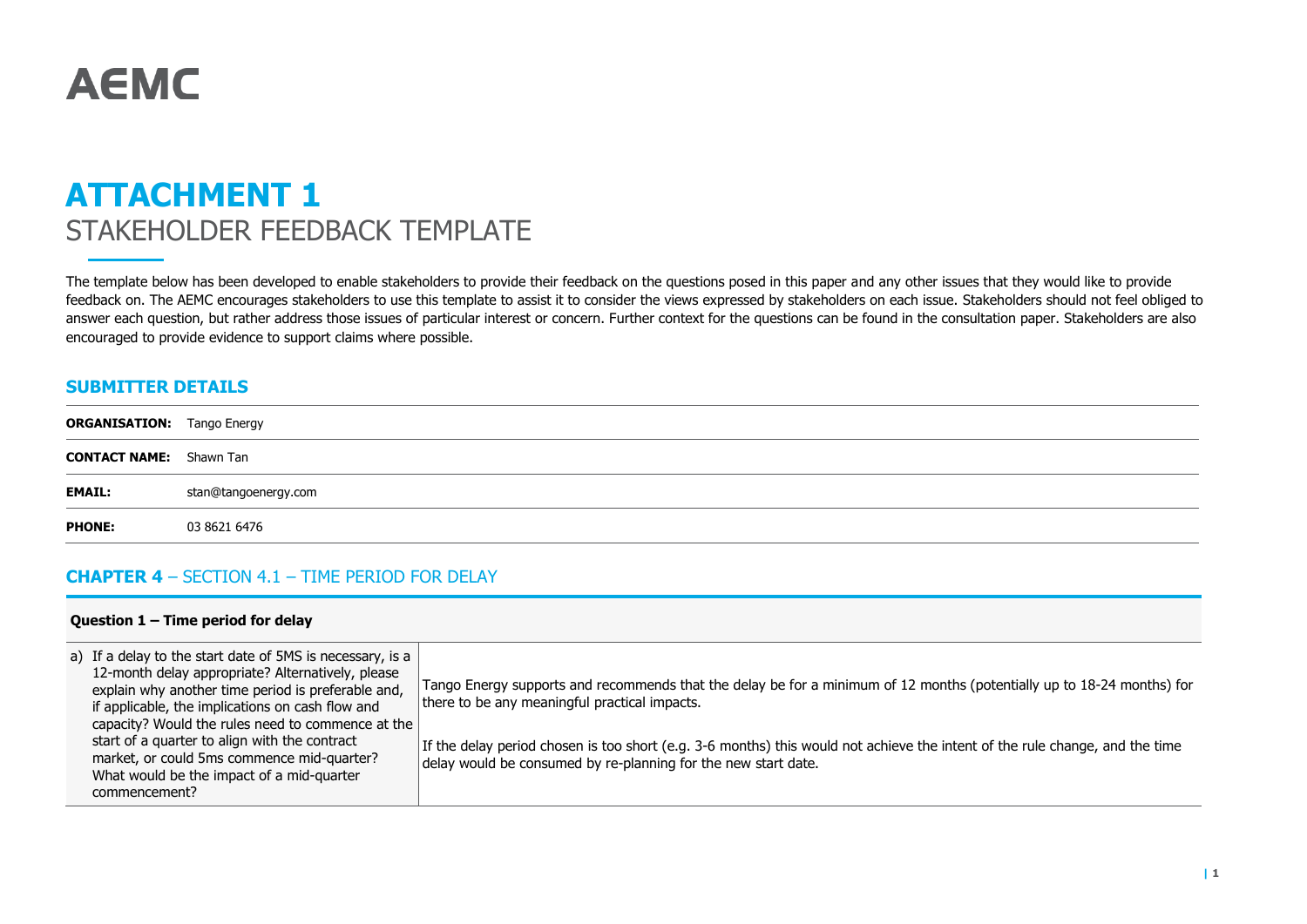#### **Stakeholder feedback** Delayed implementation of five minute and global settlement 14 May 2020

| b) What is the appropriate date for the<br>commencement of the 'soft' and 'hard' starts for<br>global settlement? Should this be a linear move by<br>the number of months of delay, or should the dates<br>change to another timeframe?                                                                                                                                           | Tango Energy's view is that the 'hard' start for global settlement should be 12 months after the start for 5ms. |
|-----------------------------------------------------------------------------------------------------------------------------------------------------------------------------------------------------------------------------------------------------------------------------------------------------------------------------------------------------------------------------------|-----------------------------------------------------------------------------------------------------------------|
| c) If there is a 12-month delay to the start date of<br>5MS and GS, is it still appropriate that all new and<br>replacement meters (other than 4A) installed after<br>1 December 2018, and type 4A meters<br>installed after 1 December 2019, be required<br>to record and provide 5-minute data by 1<br>December 2022? If not, why and what time period<br>would be appropriate? |                                                                                                                 |
| d) If global settlement is delayed, by what date should<br>AEMO prepare and publish the first report on<br>unaccounted for energy required under cl 3.15B(a)?                                                                                                                                                                                                                     |                                                                                                                 |
| e) CI 11.112.6 states that AEMO must make and<br>publish the unaccounted for energy reporting<br>guidelines required under new cl 3.15.5B(d) by 1<br>December 2022. What is the appropriate date for<br>the publication of these reporting guidelines if there<br>is a delay to global settlement?                                                                                |                                                                                                                 |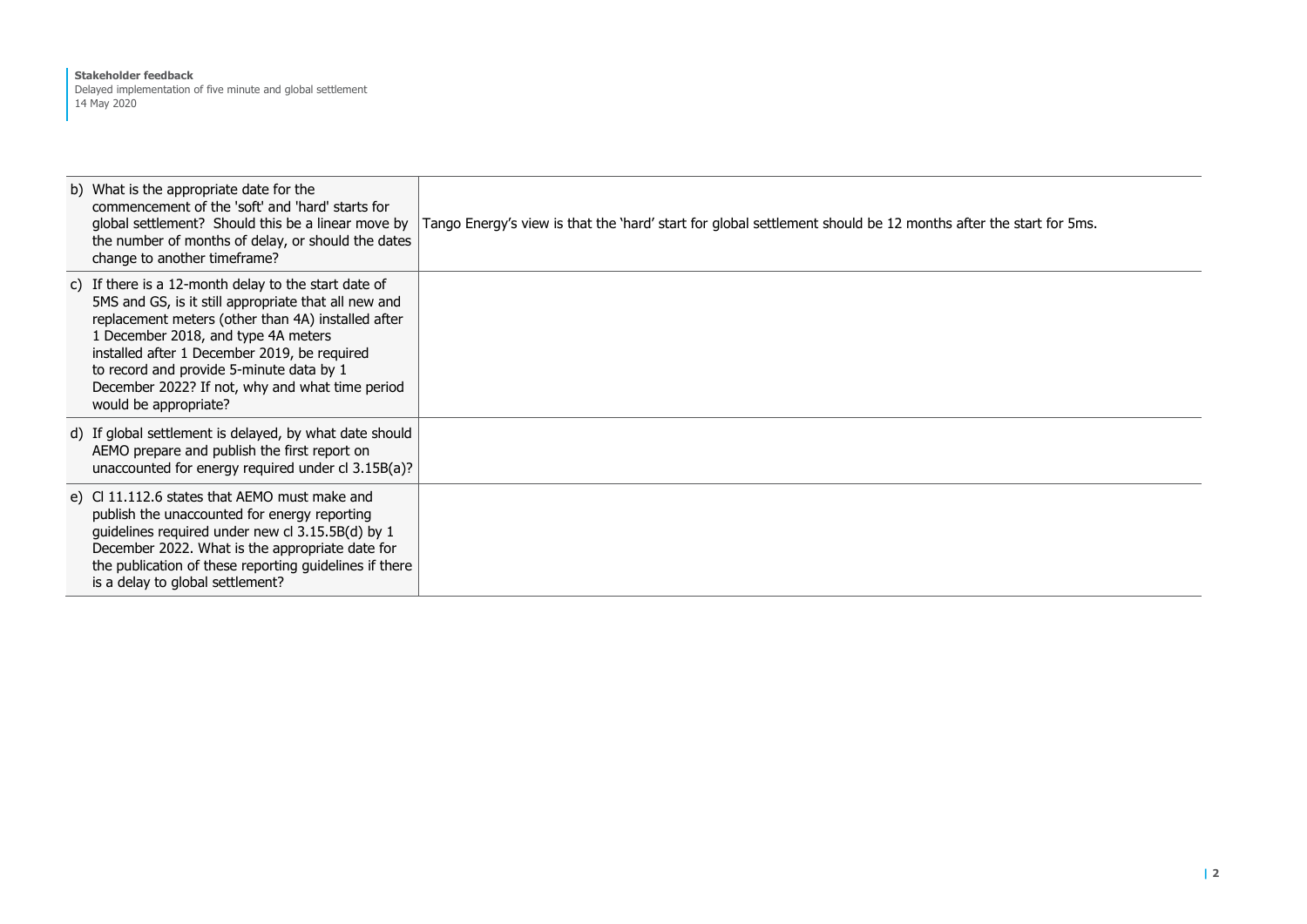# **CHAPTER 4** – SECTION 4.2 – PARTICIPANT COSTS AND CAPACITY

| Question 2 - Participant costs                                                                                                                                                                                                                                                                                                                                                             |                                                                                                                                                                                                                             |  |
|--------------------------------------------------------------------------------------------------------------------------------------------------------------------------------------------------------------------------------------------------------------------------------------------------------------------------------------------------------------------------------------------|-----------------------------------------------------------------------------------------------------------------------------------------------------------------------------------------------------------------------------|--|
| a) What is the expected impact of COVID-19 on<br>participant cash flows? How material is this impact?<br>How long are these cash flow impacts expected to<br>last?                                                                                                                                                                                                                         | Confidential: Confidential information has been omitted for the purposes of section 24 of the Australian<br>Energy Market Commission Establishment Act 2004 (SA) and sections 31 and 48 of the National<br>Electricity Law. |  |
| b) For participants that are required to implement<br>changes to IT systems and procedures for 5MS and<br>GS, how would the proposed 12 month delay<br>impact your implementation costs? Please quantify<br>and provide evidence where possible. Any<br>confidential cost information will be treated as<br>confidential and redacted from submissions<br>published on the AEMC's website. | Confidential: Confidential information has been omitted for the purposes of section 24 of the<br>Australian Energy Market Commission Establishment Act 2004 (SA) and sections 31 and 48 of<br>the National Electricity Law. |  |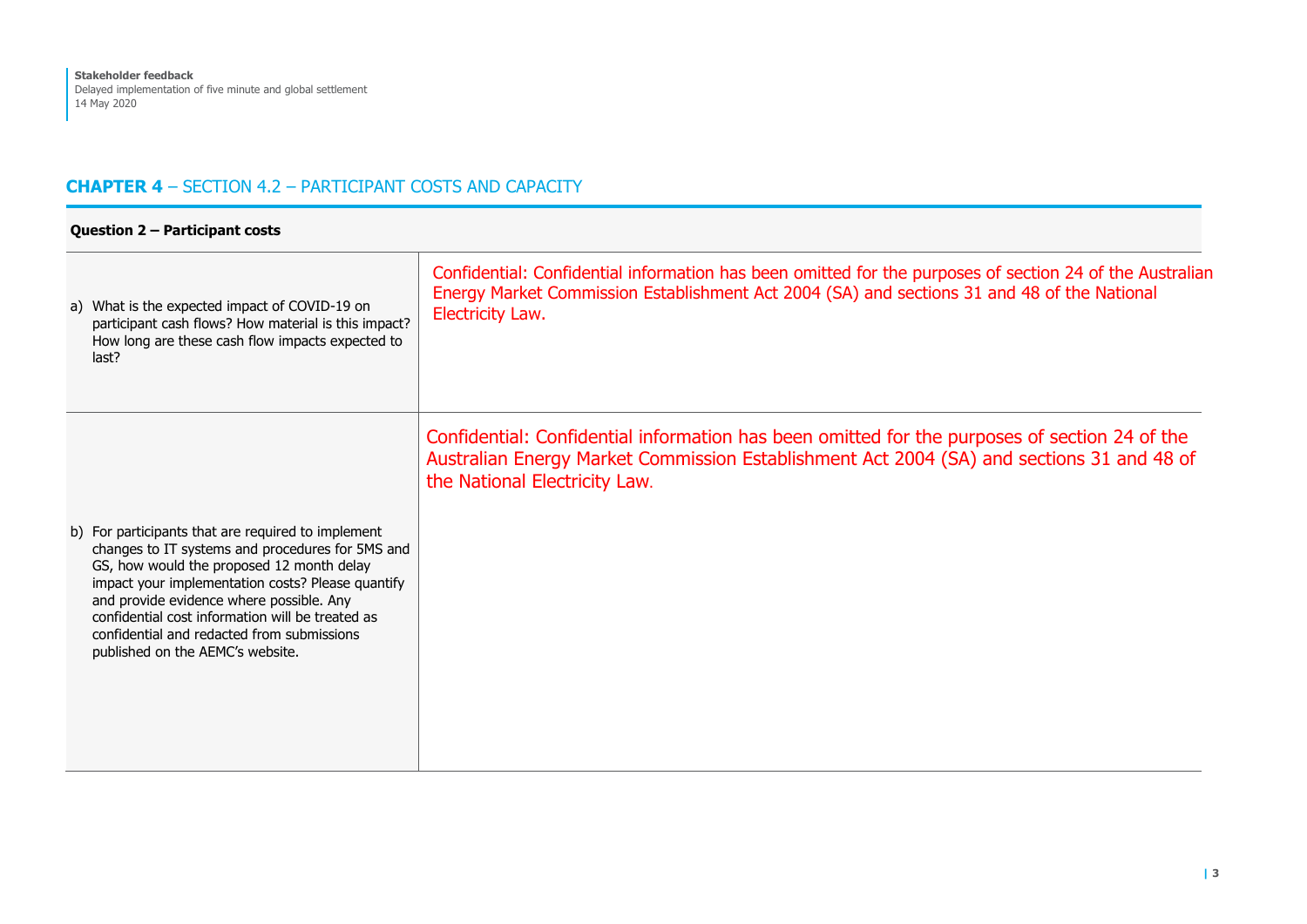c) To what extent can additional market testing periods run by AEMO minimise costs associated with the delayed commencement of 5MS and GS? To what extent do participants rely on B2B data flows for 5MS and GS testing?

#### **Question 3 – Participant capacity**

|                                                                                                                                       | Confidential: Confidential information has been omitted for the purposes of section 24 of the<br>Australian Energy Market Commission Establishment Act 2004 (SA) and sections 31 and 48 of<br>the National Electricity Law. |
|---------------------------------------------------------------------------------------------------------------------------------------|-----------------------------------------------------------------------------------------------------------------------------------------------------------------------------------------------------------------------------|
| d) To what extent has COVID-19 affected participants'<br>ability to implement the necessary changes for 5MS<br>and GS by 1 July 2021? |                                                                                                                                                                                                                             |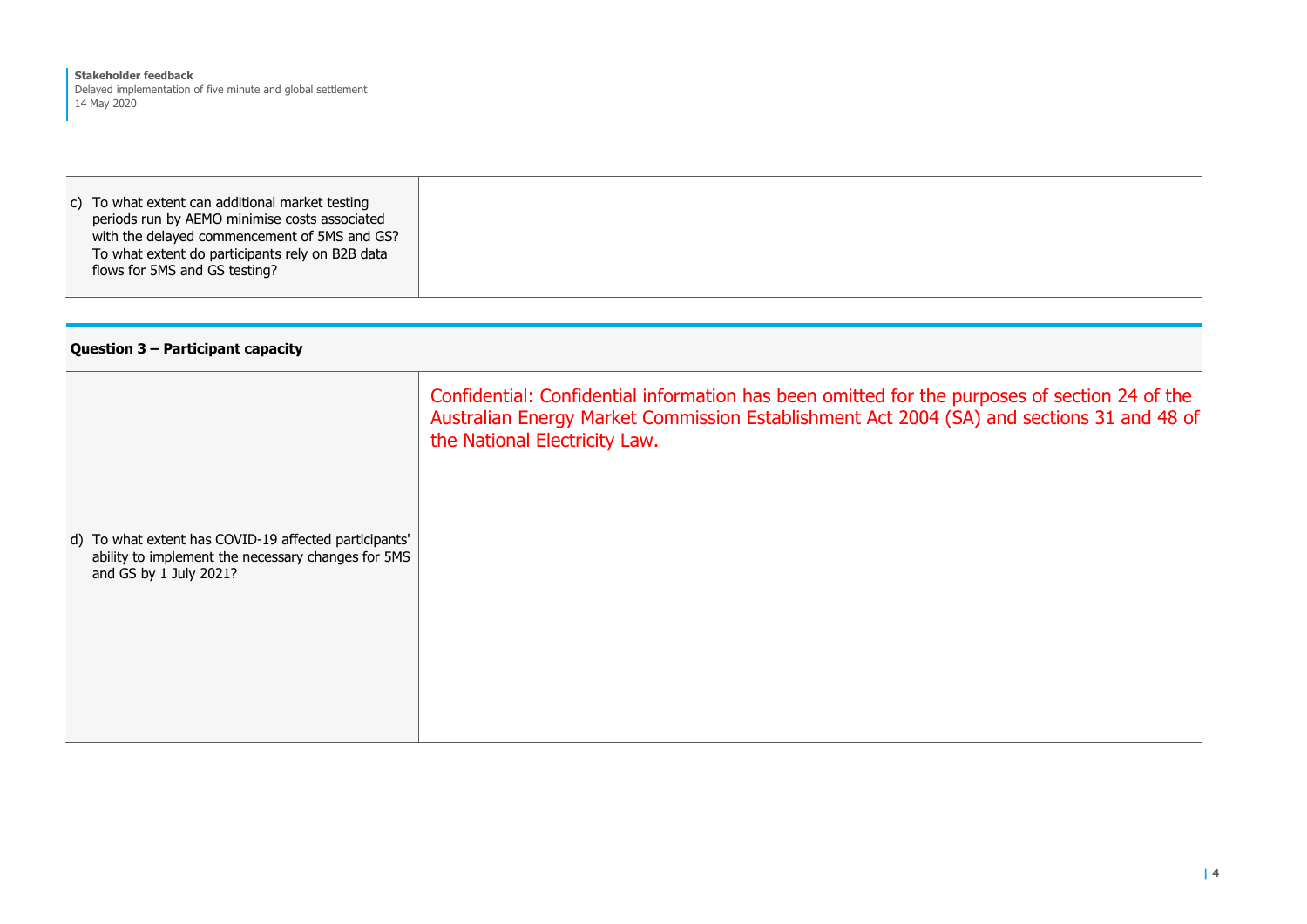## **CHAPTER 4** – SECTION 4.3 – ELECTRICITY CONTRACT MARKET IMPLICATIONS

| Question 4 - Electricity contract market                                                                                                                                                                              |                                                                                                                                                              |  |
|-----------------------------------------------------------------------------------------------------------------------------------------------------------------------------------------------------------------------|--------------------------------------------------------------------------------------------------------------------------------------------------------------|--|
| a) To what extent have you purchased 5-minute cap<br>products for FY 2021-22? What would the impact of<br>a delay be to the value of those 5-minute cap<br>products as risk management products for your<br>business? |                                                                                                                                                              |  |
|                                                                                                                                                                                                                       | b) Would a delay to commencement of 5MS impact<br>swap, captions or any other financial hedging<br>products trading for FY2021-22 and beyond? If so,<br>how? |  |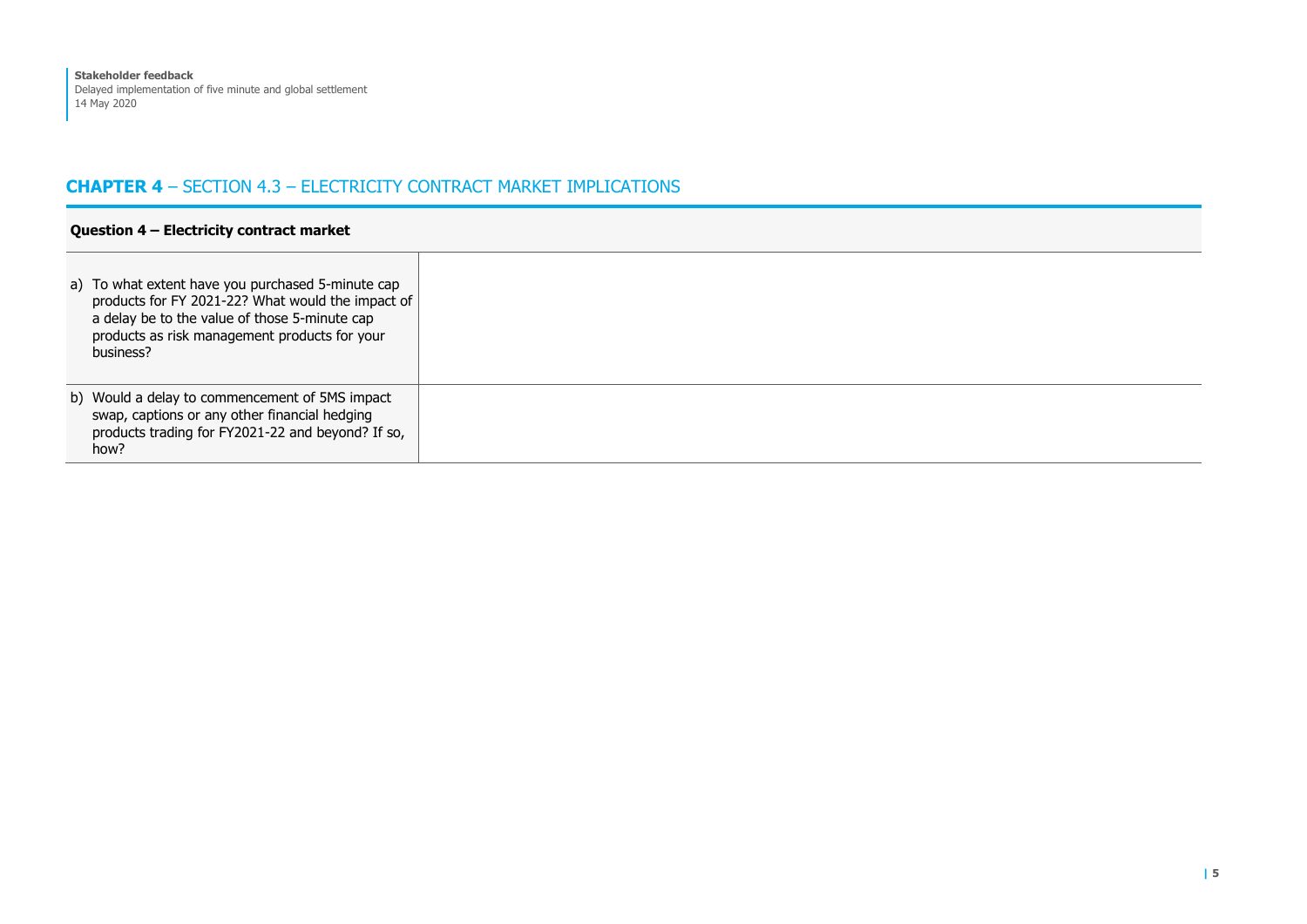# **CHAPTER 4** – SECTION 4.4 – DELAYED BENEFITS

| Question $5$ – Delayed benefits                                                                                                                                                                                                                                                                                                                                                                                                                                                                                                                                                             |                                                                                                        |  |
|---------------------------------------------------------------------------------------------------------------------------------------------------------------------------------------------------------------------------------------------------------------------------------------------------------------------------------------------------------------------------------------------------------------------------------------------------------------------------------------------------------------------------------------------------------------------------------------------|--------------------------------------------------------------------------------------------------------|--|
| a) To what extent were investments that have been<br>made, or are planned to be made, in technologies<br>that are capable of responding to a five-minute<br>price signal, dependent on the 5MS rule<br>commencing on 1 July 2021, as opposed to other<br>factors? What effect would a 12-month delay have<br>on the expected return on investment for these<br>assets? Please quantify and provide evidence,<br>noting that submissions can be treated as<br>confidential if requested, or confidential information<br>can be redacted from submissions published on the<br>AEMC's website. | Tango Energy does not believe any benefits will be delayed as a result of the proposed 12-month delay. |  |
| b) To what extent would a 12-month delay to the start<br>of 5MS and/or GS delay the realisation of<br>other benefits for individual participants and/or the<br>industry as a whole? Please quantify and provide<br>evidence, noting that submissions can be treated as<br>confidential if requested, or confidential information<br>can be redacted from submissions published on the<br>AEMC's website.                                                                                                                                                                                    | None – please refer to our answer in 5a).                                                              |  |